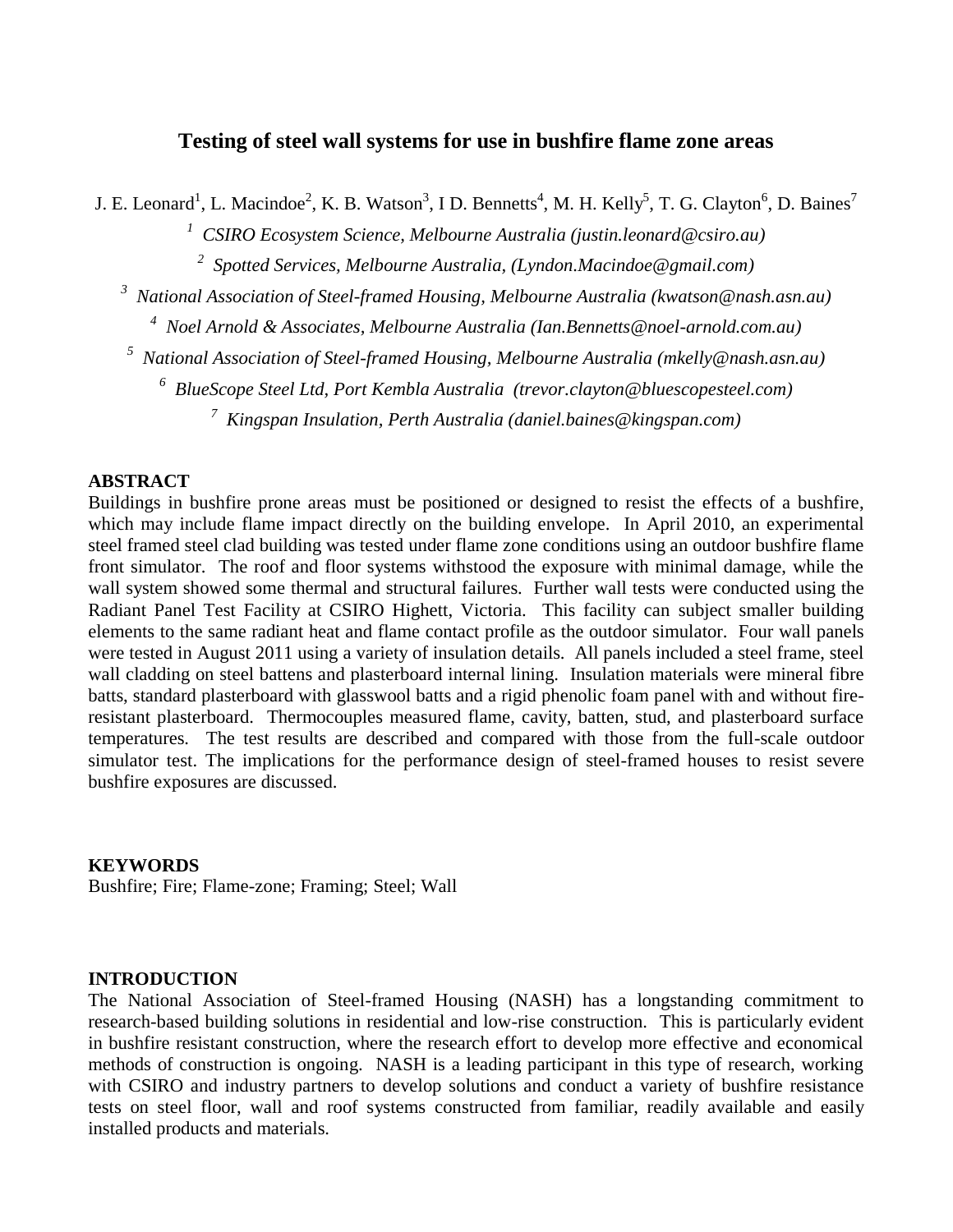Following the 2009 Victorian bushfires, NASH investigated different methods of providing a noncombustible, robust and durable bushfire building solution for severe bushfire exposure conditions. It was considered that a conventional steel roof together with steel trusses, steel wall studs with steel external cladding and exposed steel sub floor should be able to survive in the flame zone of a real bushfire.

To progress this concept, NASH devised a project with the following aims:

- design a low-rise predominantly non-combustible steel test building utilising a wide variety of common building materials and methods,
- assess the performance of such a building system using full-scale testing; and
- provide supporting evidence for Building Authority approval as an Alternative Solution under the BCA Performance Requirement (ABCB, 2011).

In the first phase of this project, NASH engaged the CSIRO to conduct a full scale fire test using the Bushfire Flame Front Simulator at the NSW Rural Fire Service Eurobodalla Training Centre near Mogo, NSW. (CSIRO, 2011) (ASEC, 2010). It is the only facility in the world that can model the immersion of a full scale vehicle or structure in a high-intensity bushfire flame front burnover.

The full scale test proved highly successful in confirming the concept of utilising non-combustible floor, wall and roof systems to provide a robust barrier to protect the habitable space from flame zone conditions. However it also highlighted changes that could be made to improve the performance of the wall system using techniques that did not involved specialised or expensive products or materials. As a result, four improved wall systems were developed for testing.

This paper presents the results of testing these wall systems using the Radiant Panel Test Facility at CSIRO Ecosystems Science at Highett, Victoria. (CSIRO, 2011). An advantage in using this facility is that it allowed the wall systems to be exposed to the same radiant heat and flame contact profile that was used for the full scale test.

# **REGULATORY REQUIREMENTS**

The level of bushfire attack on a building is governed by State planning regulations that include reference to AS 3959 (Standards Australia, 2009) as well as other standards and planning instruments. The performance requirement in the Building Code of Australia (BCA) 2011 for bushfire areas states that for a Class 1 building or an associated Class 10a building "that is constructed in a designated bushfire prone area must be designed and constructed to reduce the risk of ignition from a bushfire while the fire front passes." (ABCB, 2011). The associated Functional Statement states that the "building constructed in a designated bushfire prone area is to provide a resistance to bushfires in order to reduce the danger to life and reduce the risk of the loss of the building." (ABCB, 2011).

For BCA 2011, compliance with AS 3959-2009 is a Deemed-to-Satisfy Provision for each of the above building classes in all jurisdictions except for Class 1 and 10a in South Australia. Slight variations to class applicability apply in New South Wales.

AS 3959-2009 specifies that for houses designated as being in the Flame Zone, systems should either meet deemed-to-satisfy provisions or pass a test to AS 1530.8.2 (Standards Australia, 2007).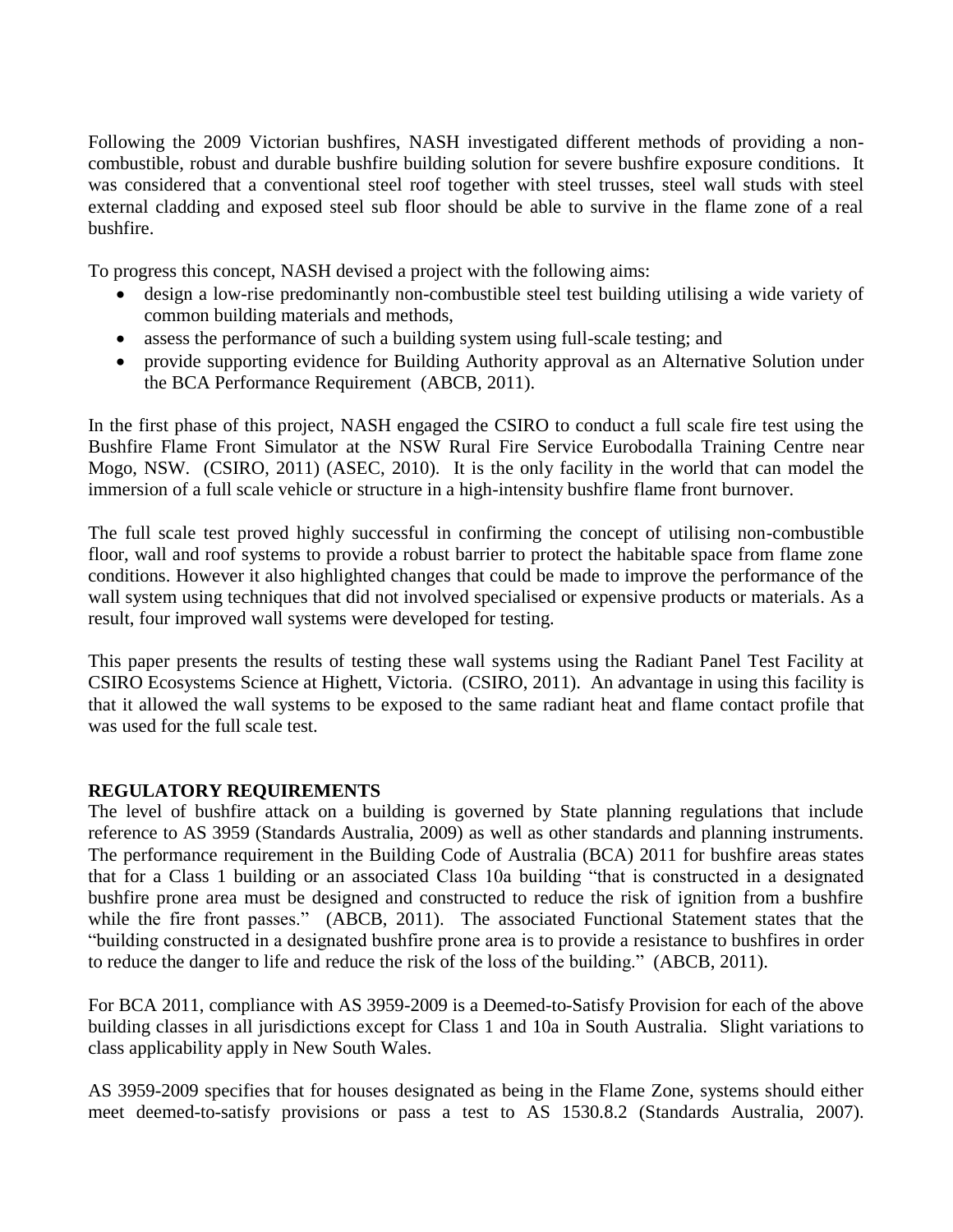Alternative performance solutions to the Deemed-to-Satisfy Provisions are possible, provided it can be demonstrated to the relevant Building Authority that they satisfy the same Performance Requirements as the Deemed-to-Satisfy Provisions or that they are at least equivalent.

## **FLAME ZONE THERMAL EXPOSURE PROFILE**

For the most meaningful assessment of the performance of a building system under simulated bushfire conditions, the thermal exposure profile should align as closely as possible with the expected conditions in an actual bushfire.

A flame zone exposure profile has been proposed by Leonard (CSIRO, 2010) and consists of three phases:

- pre-radiation,
- flame immersion and
- post radiation

The profile is based on a worst case scenario and is similar to – but exceeds - the profile recently adopted as the basis for testing of private bushfire shelters. The pre-radiation profile was derived from modelling a range of fire scenarios using various assumptions detailed in methods given in Appendix B of AS 3959-2009. In some cases more conservative assumptions were used; for example:

- The flame body was assumed to have an emissive temperature of 1200  $\mathrm{K}$  rather than 1090  $\mathrm{K}$ .
- Vegetation setback from the house was zero rather than 10 m.

The flame immersion time was derived from modelling a range of fire scenarios using the detailed method in AS 3959-2009 as well as experimental data from bushfires. A 110 s flame immersion time was determined to be the worst case scenario. The post flame immersion radiant heat profile was based on the burning decay rate from heavy forest fuel fires.

The CSIRO exposure profile comprises 47 minutes of radiant heat during which the bushfire flame front approaches, immerses and then recedes from the building. The profile is shown in Figure 1.



Figure 1 CSIRO Thermal Exposure Profile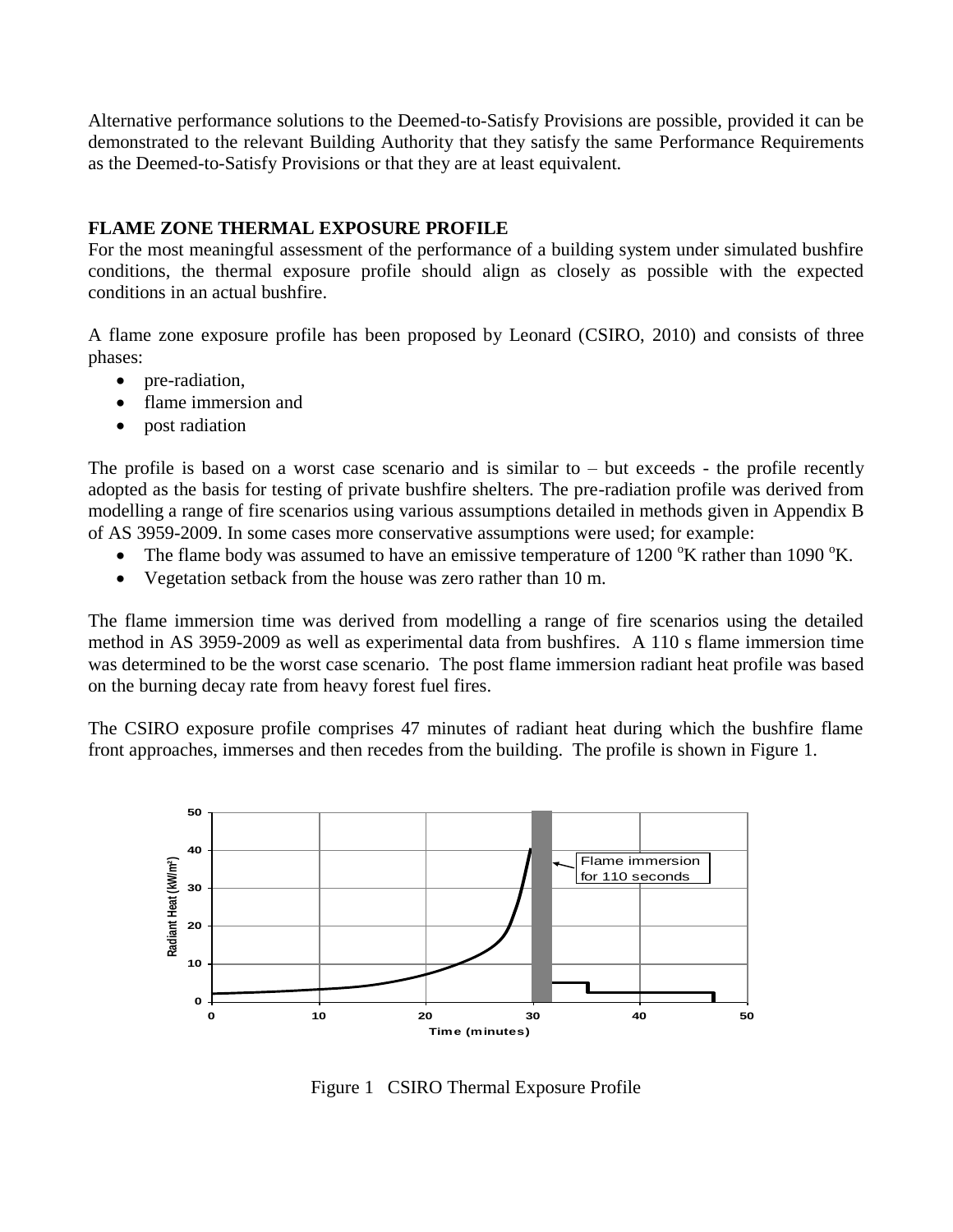The exposure profile is significantly different to that used in AS 1530.8.2 which uses a furnace heat up profile lasting 30 minutes to simulate flame zone conditions.

The advantages of the exposure profile are:

- The radiant heat and flame exposure is more representative of an actual bushfire. i.e. it is more appropriate for design testing as opposed to AS 1530.8.2 which is a comparative test;
- Allows the same exposure profile to be used for full scale and laboratory testing simplifying the comparison and combination of the test results;
- Of similar form but exceeds the ABCB Performance Standard for Private Bushfire Shelters (ABCB 2010);
- The simulator's flame body closely matches flame characteristics of real bushfire in its:
	- $\circ$  Flame temperature which exceeds 1000 °C;
	- o Soot mass fraction giving radiant heat emission similar to bushfire flame fronts;
	- o Turbulence & rapid thermal cycling within the flame due to air entrainment and mixing;
	- o Heating in an environment where the oxygen in the surrounding air is available to interact with the exposed structure as in real bushfire exposures.

In comparison the 30 minute exposure in AS 1530.8.2, while intentionally severe due to its duration, is performed in a low oxygen furnace having a progressively rising temperature profile with no rapid transitions and approaches  $\sim 850^{\circ}$ C. This may create issue for:

- $\circ$  Materials that fail or slump in the 850 °C to 1000 °C range, or are susceptible to thermal shock, such as glass including some fire rated glazing systems;
- o Flammable materials that may be modified by a reduced oxygen environment and not behave a they may in a bushfire exposure.

# **LABORATORY WALL TESTING**

The Radiant Panel Test Facility can test building elements up to approximately 1000 x 1000 mm under radiant heat only or radiant heat plus flame immersion. It can model the same radiant heat exposure and flame contact profiles as the outdoor simulator. The main components of this test facility are:

- A stationary 1500 x 1500 mm gas fuelled radiant panel providing an effective constant radiant heat source. The variation in radiant heat with distance is shown in Figure 2;
- A computer controlled carriage which allows the position of the test specimen relative to the radiant panel to be varied. The system can be pre-programmed so a time varying radiant heat profile can be applied to the test specimen by moving the carriage position;
- A 900mm wide burner below the face of the radiant panel providing flame immersion in the gap between the radiant panel and the test specimen over the area of interest.



Figure 2 Variation in radiant heat with distance from the radiant panel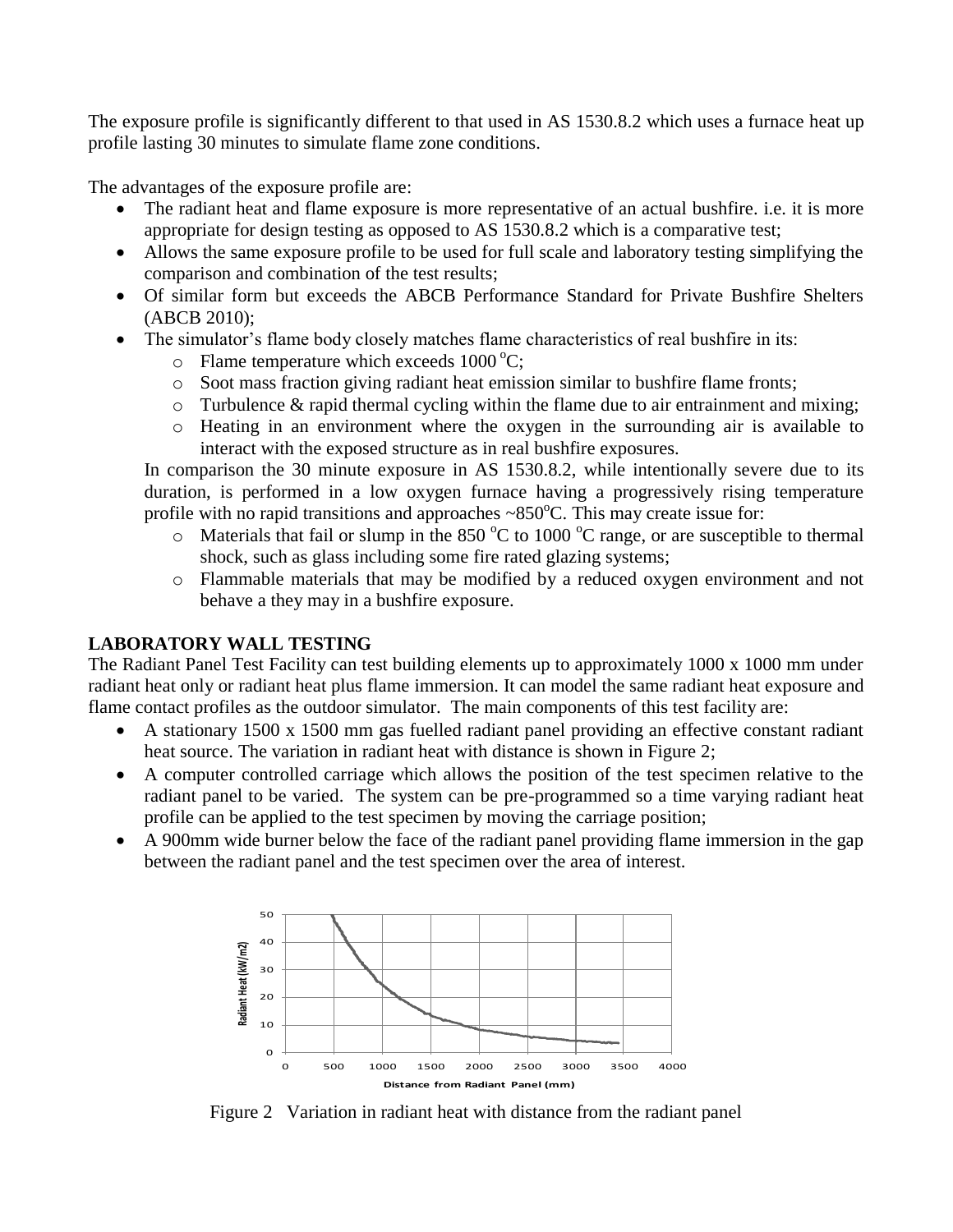# **WALL PANEL CONSTRUCTION**

All wall panels used:

- A light gauge steel frame complying with the NASH Standard Part 1 (NASH, 2005) measuring 1.8 m by 1.8 m consisting of top and bottom plates and 4 studs nominally spaced at 600 mm centres with solid noggings at mid height
- 10 mm interior plasterboard lining with a horizontal joint 1200 mm above the bottom plate and a vertical joint over a stud. The joints were taped and bedded. The plasterboard was fixed with screws and stud adhesive in accordance with AS/NZS 2589 (Standards Australia, 2007).
- 3 horizontal steel battens were screwed through the exterior stud lining into the studs at the top, mid height and base of the wall to support the external cladding.
- Vertically orientated corrugated steel external cladding screwed to the battens at each corrugation top and bottom and at every second corrugation at mid height. L shaped flashing sections were positioned under the top and bottom of the sheets to reflect the flashing details used in practice
- Mineral wool insulation strips to seal the ends of the cavity behind the external cladding to simulate the conditions in a continuous wall.

Each individual wall panel involved a different insulation system as summarised below.

- Test 1: Mineral Wool Only R2.5 (90 mm) mineral wool batts (80 kg/m<sup>3</sup> density) between studs with sarking on the external face of the studs.
- **Test 2: Glasswool and Plasterboard -** R1.7 ( 75 mm) glasswool batts between studs with 10mm plasterboard on the external face of the studs. An additional horizontal steel batten was used to cover the horizontal joint in the plasterboard.
- **Test 3: Phenolic Insulation Board and FR Plasterboard R2.9** 13 mm fire resistant plasterboard on the external face of the studs with 40 mm phenolic insulation board over the top.
- **Test 4: Phenolic Insulation Board Only – R2.8** 40 mm phenolic insulation board on the external face of the studs.

A typical test panel is shown in Figure 3



Figure 3 Glasswool and Plasterboard panel construction detail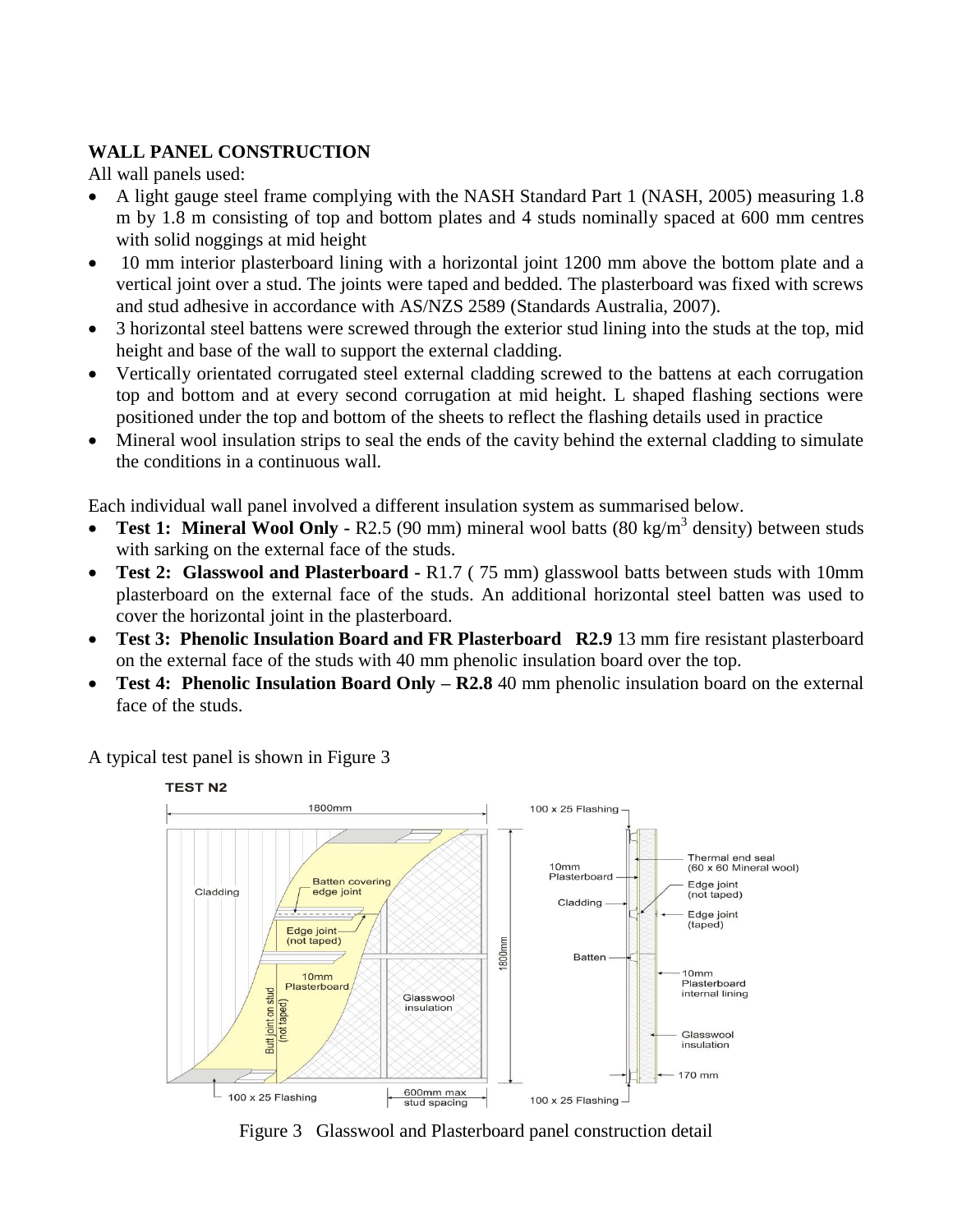## **PANEL TESTING AND RESULTS**

The test panels were instrumented in the same manner as the outdoor tests to measure flame body, cavity, batten, stud, and plasterboard surface temperatures. During the flame immersion phase the temperature on the external cladding closely matched that experienced during the full scale tests (900- 1200 °C) while the temperature on the inside surface of the steel cladding was approximately 100 °C less. The temperature on the internal wall surface was  $\langle 50 \degree C$  during all tests, as shown in Figure 5.

The external linings used on the external face of the stud wall frame in Tests 2, 3 and 4 restricted any temperature rise in the wall frame to less than 160  $^{\circ}$ C, as shown in Figure 4. This is significantly less than the  $\sim 900^{\circ}$ C peak temperatures the wall frame experienced during the full scale test. Visual assessment of the walls after testing found the insulation, steel wall frame and interior plasterboard in excellent condition. The only exception was Test 1 using mineral wool and no lining over the studs where the high stud temperature caused some distortion.

All wall systems performed significantly better than the walls in the full scale test, providing a barrier from embers, flames or smoke entering through to the interior of the building due to the cool stable temperatures of the interior plasterboard and stud flanges they were fixed to.

The Plasterboard and Glasswool wall system (Test 2) generated the least smoke while the Phenolic Foam and FR Plasterboard wall system (Test 3) transmitted the least heat through the wall. The high degree of air tightness achieved in these building designs limit the potential for external smoke and any smoke development in the wall cavities to enter the occupied spaces within the house. Whilst external smoke and off-gassing are not currently regulated for housing design, they represent a significant issue for survivability under extreme bushfire exposures.

Generally the repair of a wall affected by flame zone conditions would only require replacement of the external cladding and battens and the sheeting on the external face of the frame. However, replacement depends on the extent of damage in each individual case and most exposures will be less than the worst case modelled in these tests. In balancing cost vs performance of alternatives, systems that minimise or localise damage to structural components are likely to represent the best value solutions.



Figure 4 Stud Exterior Flange Temperatures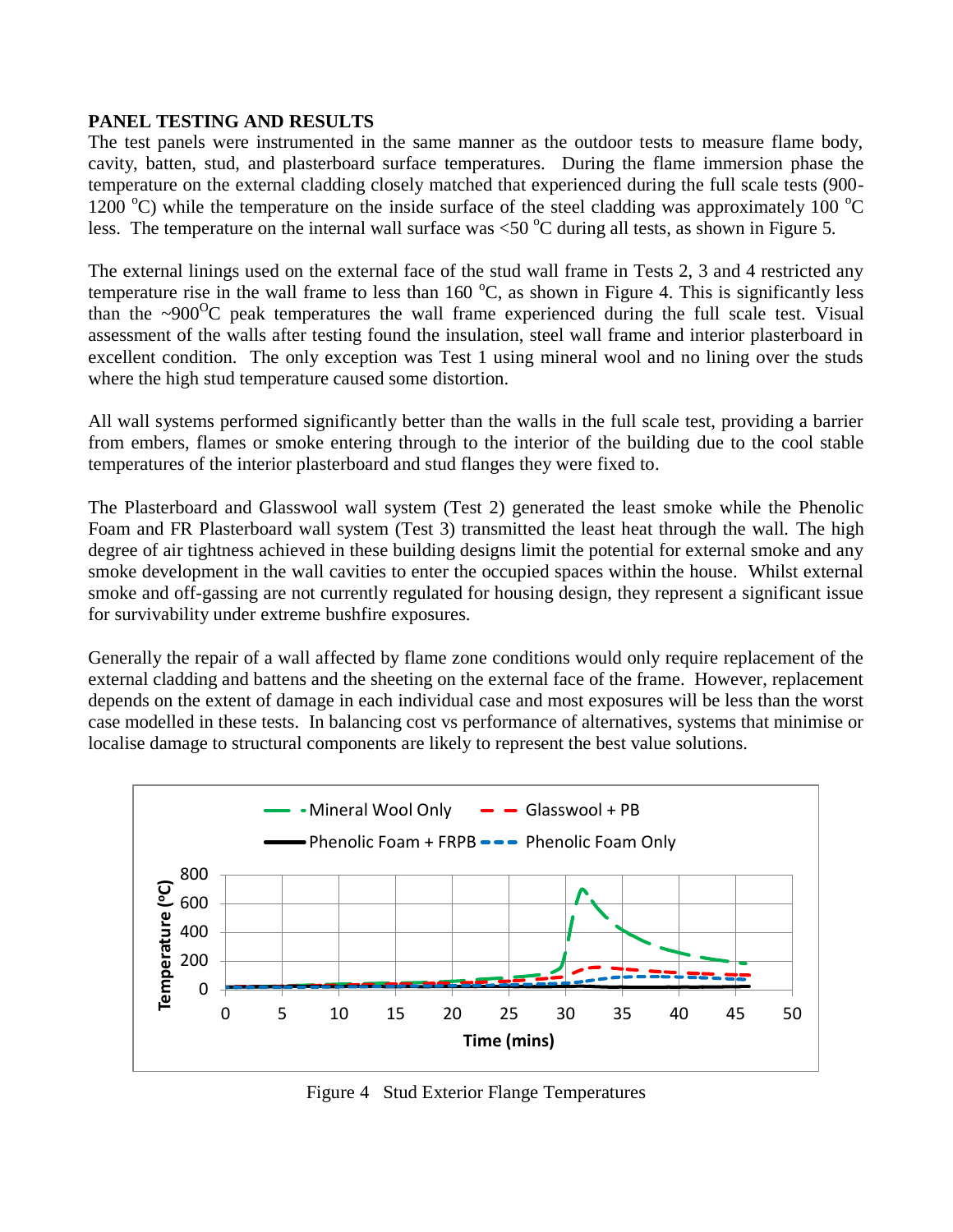

Figure 5 Interior Wall Surface Temperatures

## **COST COMPARISONS**

Since one of the overall project objectives is to prove the viability of conventional, economical building solutions for bushfire prone areas, a comparison was made of the best performing wall system with conventional brick veneer construction. The steel cladding system with plasterboard thermal barrier is significantly cheaper than brick veneer construction in all mainland capital cities, as shown in Figure 6.



Figure 6 Comparison of Brick Veneer vs Steel + Plasterboard Costs \$ per sqm wall *Source: Rawlinsons 2011 and selected industry data*

# **CONCLUSIONS**

The combination of laboratory and full scale outdoor testing using the same thermal exposure profile is a highly effective technique for developing and testing appropriate Alternative Solutions to comply with BCA requirements. The NASH research program confirms that readily available, economical,